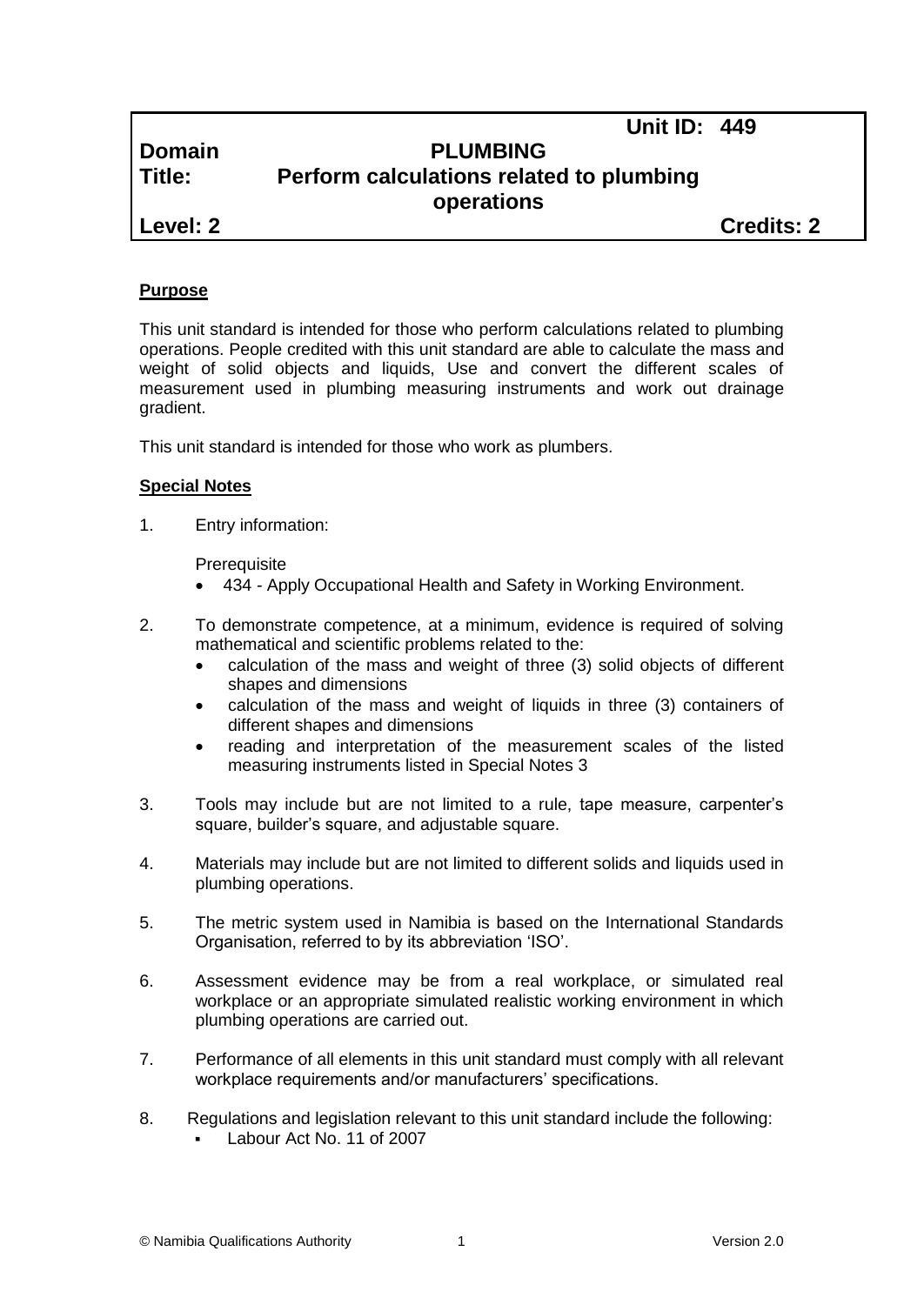Regulations relating to the health & Safety of employees at work under Schedule 1 (2) of the Labour Act No.11 of 2007 and all subsequent amendments

#### **Quality Assurance Requirements**

This unit standard and others within this subfield may be awarded by institutions which meet the accreditation requirements set by the Namibia Qualifications Authority and the Namibia Training Authority and which comply with the national assessment and moderation requirements. Details of specific accreditation requirements and the national assessment arrangements are available from the Namibia Qualifications Authority and the Namibia Training Authority on [www.nta.com.na.](http://www.nta.com.na/)

### **Elements and Performance Criteria**

#### **Element 1: Calculate the mass and weight of solid objects and liquids**

#### **Performance criteria**

- 1.1 Correct mathematical formulae are applied to perform calculations of the mass and weight of solid objects and liquids.
- 1.2 ISO units of measurement of mass and weight are converted.
- 1.3 The results of the calculations are recorded and validated.

#### **Element 2: Use and convert the different scales of measurement used in plumbing measuring instruments**

#### **Performance criteria**

- 2.1 Measurement scales used on different measuring tools are identified and explained.
- 2.2 The different scales on measuring instruments are converted, transferred and used to calculate the true dimensions, mass and volume of plumbing objects and materials.
- 2.3 Measurements are taken using the different measurement scales used in plumbing measuring tools and equipment.
- 2.4 The results of the calculations are confirmed and recorded.

#### **Element 3: Work out drainage gradient**

#### **Performance criteria**

- 3.1 Gradient is calculated as per specification.
- 3.2 The drainage pipes length and diameter is determined.